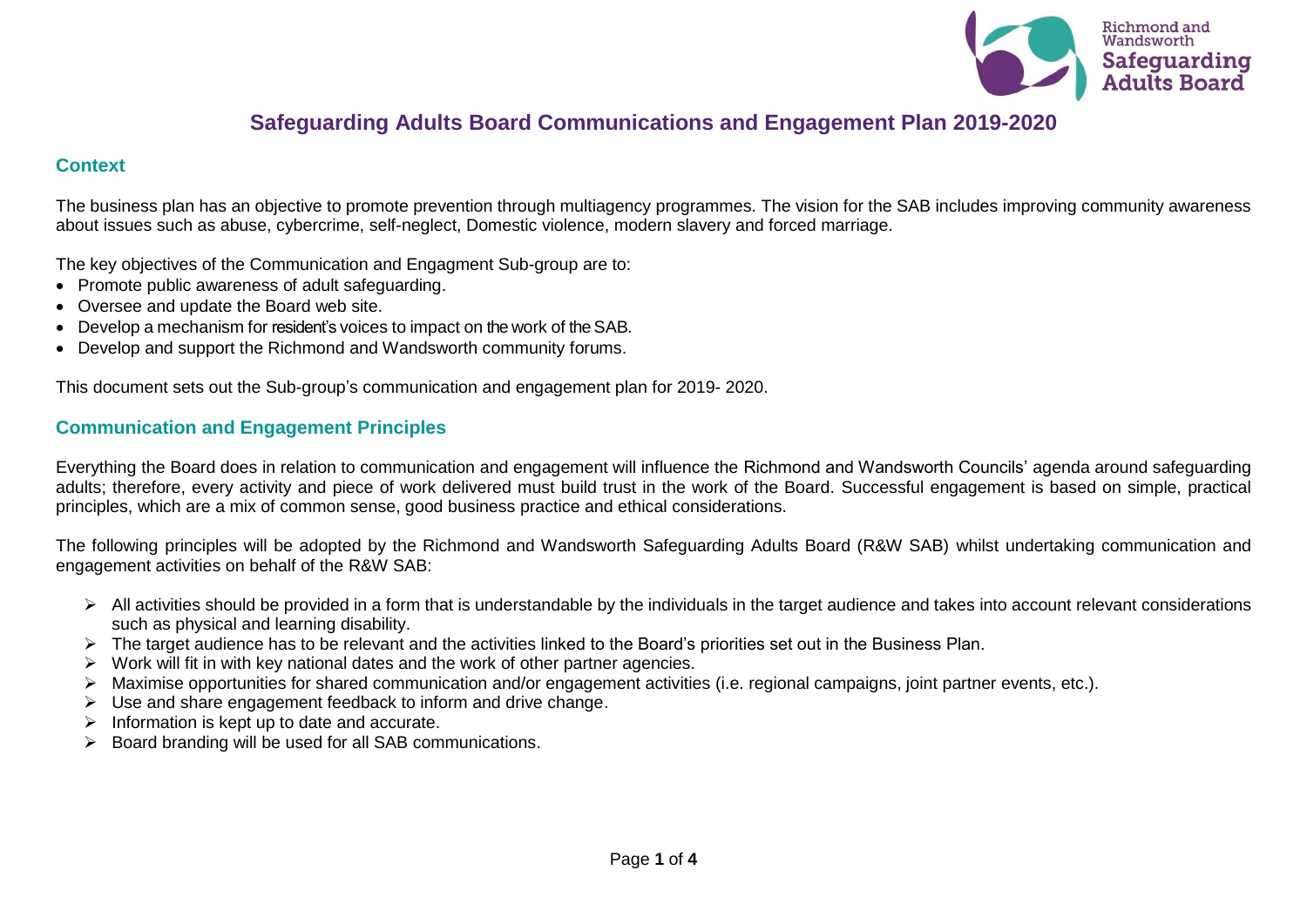

### **COMMUNICATIONS PLAN**

| <b>Activity</b>                                                                                                                                                                                                                        | <b>ACTION</b>                                                                                                                                                                                                                                                                                                                                                                                                                                                                                                                  | <b>Partner Lead</b>                                                    | <b>Cost</b>                 |
|----------------------------------------------------------------------------------------------------------------------------------------------------------------------------------------------------------------------------------------|--------------------------------------------------------------------------------------------------------------------------------------------------------------------------------------------------------------------------------------------------------------------------------------------------------------------------------------------------------------------------------------------------------------------------------------------------------------------------------------------------------------------------------|------------------------------------------------------------------------|-----------------------------|
| Promoting safeguarding awareness through<br>voluntary sector organisations on agreed themes,<br>namely:<br>Financial abuse/scams;<br>Identifying and reporting neglect in care home<br>setting;<br>Supporting people who self-neglect. | Write articles for inclusion in partners' newsletter or website etc<br>to raise awareness on adult safeguarding $-3$ times per year.<br>Partners to be contacted:<br><b>Richmond Carers Centre</b><br><b>Wandsworth Carers Centre</b><br>$\bullet$<br>Age UK<br>$\bullet$<br>Alzheimer's society<br><b>RCVS</b><br>$\bullet$<br><b>Richmond Mencap</b><br>$\bullet$<br><b>Healthwatch Richmond</b><br><b>Healthwatch Wandsworth</b><br><b>Richmond MIND</b><br><b>Wandsworth MIND</b><br>$\bullet$<br><b>EMAG</b><br>$\bullet$ | <b>Harmeet Bhundia</b><br>(R&W Councils)                               | £0                          |
| Develop leaflets to respond to key safeguing issues<br>in each borough                                                                                                                                                                 | Develop leaflets and have readers check accessibility.<br>1)<br>Develop easy-read leaflets.<br>2)<br>3) Develop/update/distribute leaflets on:<br>• SARs and family involvement;<br>Pressure ulcers awareness for carers and family<br>members;<br>Identifying and reporting safeguarding concerns;                                                                                                                                                                                                                            | Sarah Loades &<br><b>Marino Latour</b><br>(Community Forums<br>Chairs) | Circa<br>£1000<br>per topic |
| <b>Website</b>                                                                                                                                                                                                                         | Keep website updated with partner information such as:<br>1)<br>Fire safety in supported living homes.<br>Fire safety and emollient creams.                                                                                                                                                                                                                                                                                                                                                                                    | Ally Smith (SAB<br>Coordinator)<br><b>Harmeet Bhundia</b>              | Circa<br>£200<br>per year   |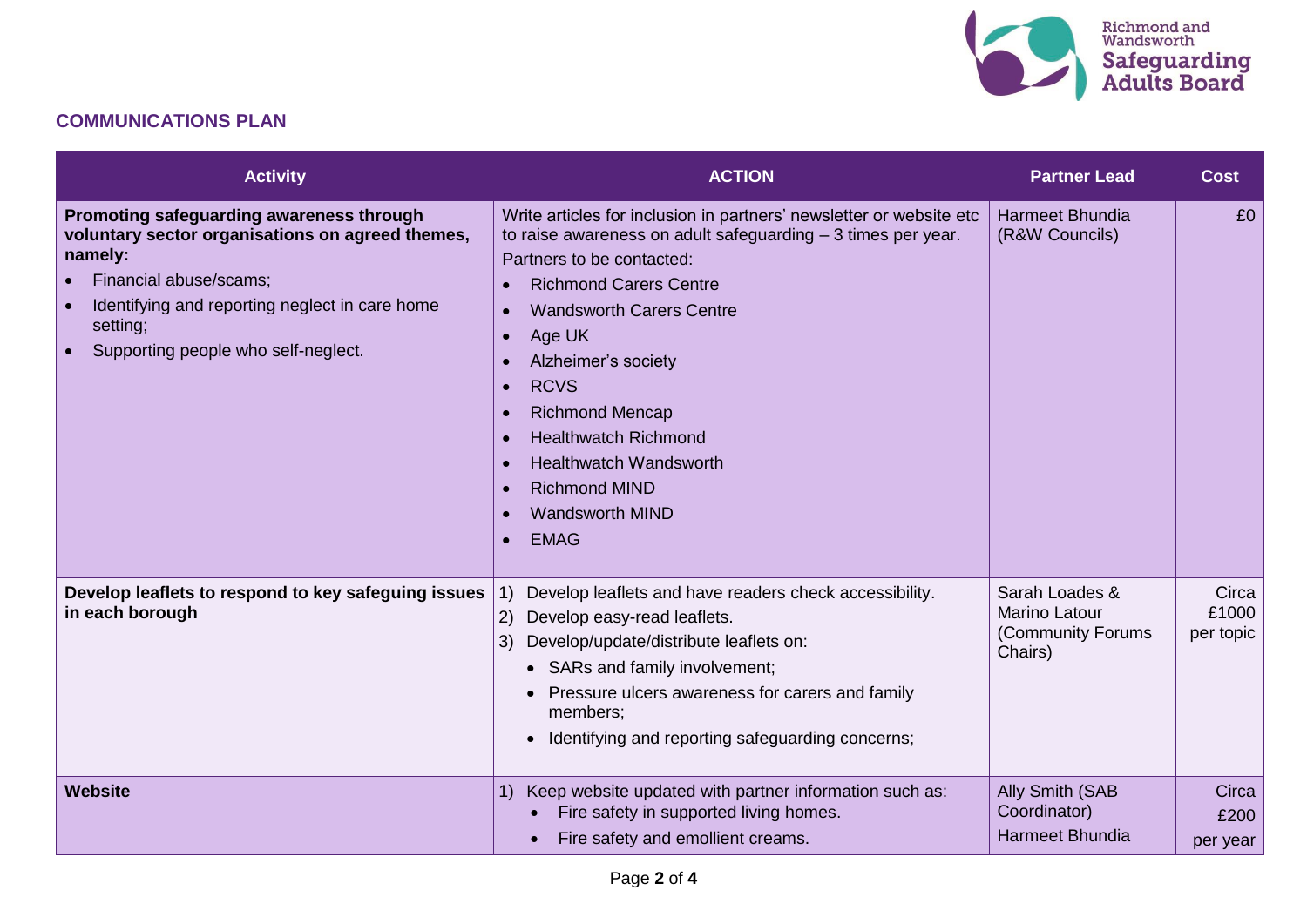

|              | Pressure ulcers in care homes.<br>Scams.<br>MCA.<br>$\bullet$<br>Keep relevant SAB documents and information on the<br>2)<br>website up-to-date.<br>Explore opportunity for a microsite developed and managed<br>3)<br>by in-house Web Team. |                 |  |
|--------------|----------------------------------------------------------------------------------------------------------------------------------------------------------------------------------------------------------------------------------------------|-----------------|--|
| Social media | Promote awareness, including 3 key themes:<br>H)<br>Financial abuse/scams;<br>$\bullet$<br>Identifying and reporting neglect in care home setting;<br>Supporting people who self-neglect.                                                    | Ellie and Wendy |  |